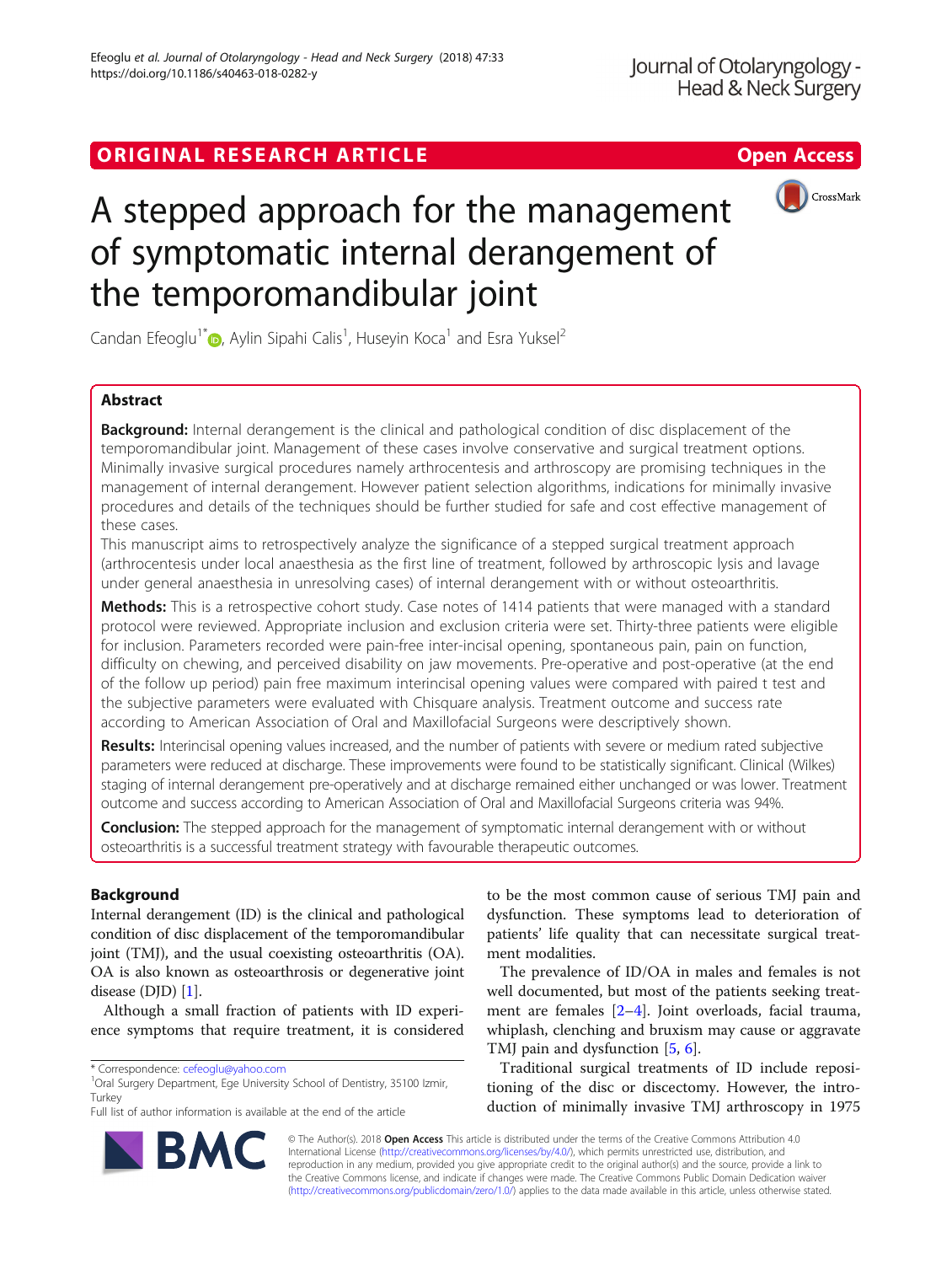<span id="page-1-0"></span>was a turning point in the surgical management of ID. [[7](#page-5-0)–[9\]](#page-5-0). Remarkably successful results were achieved simply with arthroscopic lysis and lavage that allowed the removal of inflammatory cytokines and lysis of adhesions limiting joint mobility [[9](#page-5-0)–[12](#page-5-0)].

The success of arthroscopic TMJ lavage was followed by the introduction of arthrocentesis. This technique is also shown to be effective in the treatment of ID, particularly in cases of symptomatic closed lock [\[10](#page-5-0)–[13\]](#page-6-0).

This manuscript aims to retrospectively analyze the value of our stepped surgical treatment approach (arthrocentesis as the first line of treatment, followed by arthroscopic lysis and lavage in unresolving cases) in cases that are diagnosed to have symptomatic unilateral ID with or without OA of their TMJs. The null hypothesis tested is "the stepped approach is a successful treatment strategy in the management of symptomatic internal derangements of TMJ."

# **Methods**

# Study design and patient population

Case notes of patients referring to the Department of Oral Surgery in the School of Dentistry, Ege University for TMJ pain and dysfunction that were managed by the authors of this manuscript over a period of 3 years (2009–2012) were retrospectively reviewed. All the patients were managed with a standard protocol (Table 1). The local ethics committee approved this retrospective study and the treatments were carried out after obtaining verbal and written informed consents from the patients.

Inclusion criteria for the review process were unilateral ID with or without OA requiring surgical treatment and management according to the above given protocol. Patients who became asymptomatic by conservative measures and therefore did not require surgical intervention; patients with a history of orthognathic and/or TMJ operations, arthritis effecting other joints, bilateral TMJ problems, incomplete documentation of treatment details or inability to attend review appointments regularly, were excluded from this retrospective cohort study.

## Diagnosis and data collection

All of the patients had a panoramic film at presentation and a magnetic resonance imaging (MRI) was requested from those who had ongoing symptoms refractory to conservative treatment (Table 1). MRI was taken to confirm internal derangement. According to our standard management protocol, an objective parameter and 4 different subjective parameters were recorded pre-operatively and on post-operative reviews. Pain-free inter-incisal opening (the difference between incisal edges of central incisors when the patient is asked to open their mouth as wide as possible without any discomfort or pain) is an objective parameter and it was recorded as an average of three

## Table 1 Flow chart describing the standard treatment protocol of patients who have TMJ pain and dysfunction

1. A detailed history, evaluation of head and neck, panoramic films to demonstrate temporal bone and condylar morphology

# ⇓⥥

2. If indicated, consultations with ear, nose and throat surgery; neurology; physical medicine and rehabilitation; internal medicine; and restorative dentistry as appropriate

#### ⇓⥥

3. Advices included soft diet, limiting their mouth opening and not to chew gum for 6 weeks

⇓⥥

4. Ibuprofen (200 mg tds for 6 weeks) was the drug of choice for TMJ pain, and if necessary muscle relaxants were added (maximum for a period of 10 days)

⇓⥥

5. Patients with a clenching habit were provided with mouth guards for use while sleeping

#### ⇓⥥

6. Review appointment was within 6 to 8 weeks to monitor the patients' progress.

#### ⇓⥥

7. MRIs were requested from symptomatic patients with a clinical diagnosis of internal derangement. Patients with ongoing symptoms refractory to conservative treatment and MRI confirmed internal derangement were listed for arthrocentesis of the effected joint under local anaesthesia

# ⥥⇓

8. Post-operatively patients were regularly reviewed and those with persisting symptoms beyond 6 months were listed for arthroscopic lysis and lavage

#### ⇓⥥

9. Post-operative reviews

consecutive measurements done by the same clinician. Subjective parameters (spontaneous pain, pain on function, difficulty on chewing, perceived disability on jaw movements) were recorded pre-operatively and on postoperative reviews. For this purpose Modified VAS (visual anolgue scale) scales were printed on a scale of 4 on 4 separate sheets of paper with the subjective parameter in question as the running title and patients were asked to rate their discomfort or pain on these scales (none, mild, medium and severe). Staging (Wilkes) of internal derangement of TMJs were done according to clinical and MRI data pre-operatively and according to clinical data postoperatively [[2](#page-5-0)–[4](#page-5-0)]. AAOMS (American Association of Oral and Maxillofacial Surgeons) success criteria were used for post-op evaluation of outcomes and success rate.

# Treatment

Technique of arthrocentesis: Auriculotemporal nerve block is achieved and 1.5 ml of Lidocaine HCL (20 mg/ml) is used for distension of the superior joint space. A technique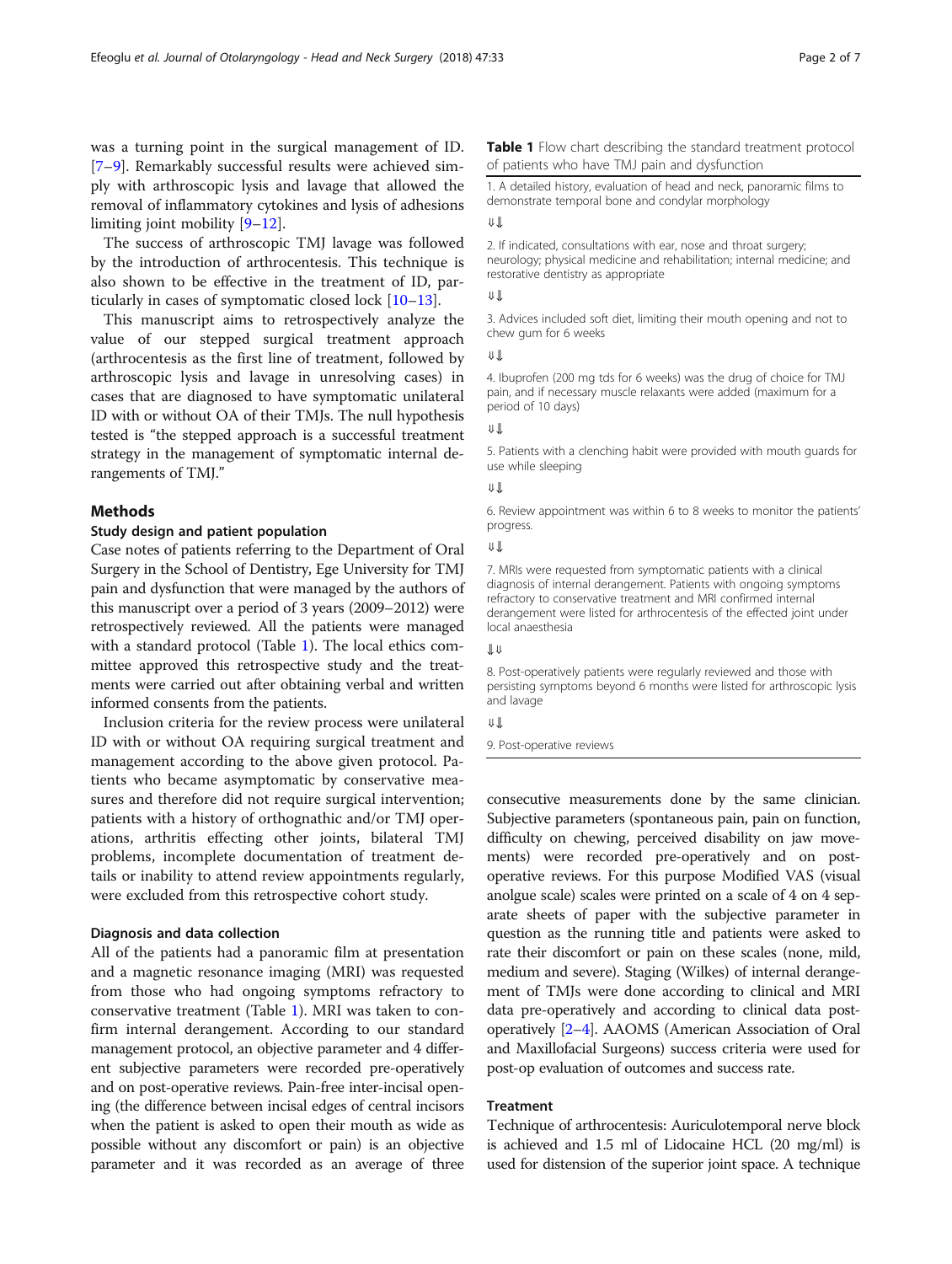described by Laskin [\[7\]](#page-5-0) was utilized for access and irrigation (with saline) of the superior joint space. 150–500 ml of saline is used for lysis and lavage. During the procedure the patient is instructed by the surgeon to carry out exercises like protrusion of the lower jaw and stretch opening the mouth. At the end of the procedure 1 ml of Orthovisc<sup>®</sup> (Biomex GmbH, Germany) is injected intra-articularly. A non-steroidal anti-inflammatory drug is prescribed postoperatively. Mouth stretching exercise to maintain the achieved range of motion is instructed [\[7\]](#page-5-0).

Technique of arthroscopic lysis and lavage: General anaesthesia and complete neuro-muscular relaxation is achieved. After surgical preparation a 21 G cannula is used for access and distension of the joint. Later two trocar sheaths are placed from superior posterolateral and superior anterolateral approaches. Under constant saline irrigation, a 30° forward oblique telescope (Hopkins® Karl Storz GmbH & Co Germany) and a blunt obturator is used interchangibly through both access holes for sweeping the upper joint space under telescopic vision to aid lysis of the adhesions [[14](#page-6-0)]. A minimum amount of 500 ml saline is used for lysis and lavage. During the procedure the jaw is manipulated to aid in the lysis of adhesions. At the end of the procedure1ml of Orthovisc® is injected intra articularly. Prescription and exercises are identical to those preferred after arthrocentesis.

# Statistical analysis

Pre-operative and post-operative (at the end of the follow up period) pain free maximum interincisal opening values were compared with paired t test. The subjective parameters and Clinical (Wilkes) staging of internal derangement pre-operatively and at discharge were evaluated with Chi-square analysis using SPSS 10.0. (SPSS Inc. Chicago, İllinois, USA) AAOMS success criteria ("parameters of care" 2017) are considered and surgical treatment outcome is calculated [\[15](#page-6-0)].

# Results

The authors of this manuscript managed a total of 1414 patients with TMJ pain and dysfunction between January 2009 and January 2012 according to the standard protocol outlined in Table [1](#page-1-0). A comprehensive review of the case notes revealed that only 43 patients were surgically treated over a period of 3 years. (Arthrocentesis +/− arthroscopic lysis and lavage) According to our inclusion and exclusion criteria, 33 patients (31 females, 2 males) were regarded to be eligible for inclusion and statistical analysis. Mean age was 33.8 (range 15–63). Symptoms of 24 patients were completely or partially resolved after arthrocentesis hence did not require further treatment, however 9 patients required further treatment with arthroscopic lysis and lavage.

The follow–up period is defined as the period starting from the final surgical intervention (arthrocentesis or arthroscopic lysis and lavage) to the date of discharge. Follow-up period ranged from 3 to 30 months (mean 15.5 and standard deviation 5.8).

Pain free maximum interincisal opening values measured pre-operatively and at the end of the follow-up period were found to be statistically significant (Paired t test;  $p < 0.001$ ) (Table 2).

Subjective parameters; spontaneous pain, pain on function, difficulty on chewing, perceived disability of jaw movements values rated pre-operatively and at discharge were found to be statistically significant (Chi-square analysis;  $p < 0.001$ ) (Table [3](#page-3-0) and Table [4](#page-3-0)).

The number of patients with severe or medium rated subjective parameters pre-operatively was reduced at discharge. This reduction was from 57.6 to 6.1% for spontaneous pain; from 90.9 to 3% for pain on function; from 81.8 to 6.1% for difficulty on chewing; and from 78.8 to 21.2% for perceived disability of jaw movements.

Clinical (Wilkes) staging of internal derangement preoperatively and at discharge is shown in Table [5.](#page-3-0) Accordingly clinical staging of;

Stage IV patients remained unchanged, although their subjective parameters improved significantly (Chi-square analysis;  $p < 0.001$ ).

All stage III patients became either Stage II or Stage I with a significant improvement in their pain free maximum interincisal opening values and subjective parameters (Paired t test;  $p < 0.001$  and Chi-square analysis;  $p < 0.001$ respectively).

Five stage II patients remained unchanged while 4 patients became stage I or free of symptoms. Patients that were Stage I at the beginning were not included in the study and there were no stage V patients within the study population.

Pre-operative Wilkes staging according to MRI data showed that 9 patients were Stage II with early signs of disc deformity in a slightly forward position. Ten patients were Stage III with a reducing anterior disc displacement and thickening of their discs. Fourteen patients were Stage IV with a non-reducing anterior disc displacement, moderate deformity and thickening of their discs. The bony changes were detected in Stage III and IV patients ranging from beaking of the condyle to abnormal bone

Table 2 Mean values, standard deviation and standard error of mean for pain free maximum interincisal opening

|                         | Mean   | Standard<br>deviation | Standard error<br>of mean |
|-------------------------|--------|-----------------------|---------------------------|
| Pre-op value (mm)       | 27.636 | 8.652                 | 1.151                     |
| Value at discharge (mm) | 33.363 | 6.827                 | 1.189                     |
| <b>Difference</b>       | 5727   | 7989                  | 1.380                     |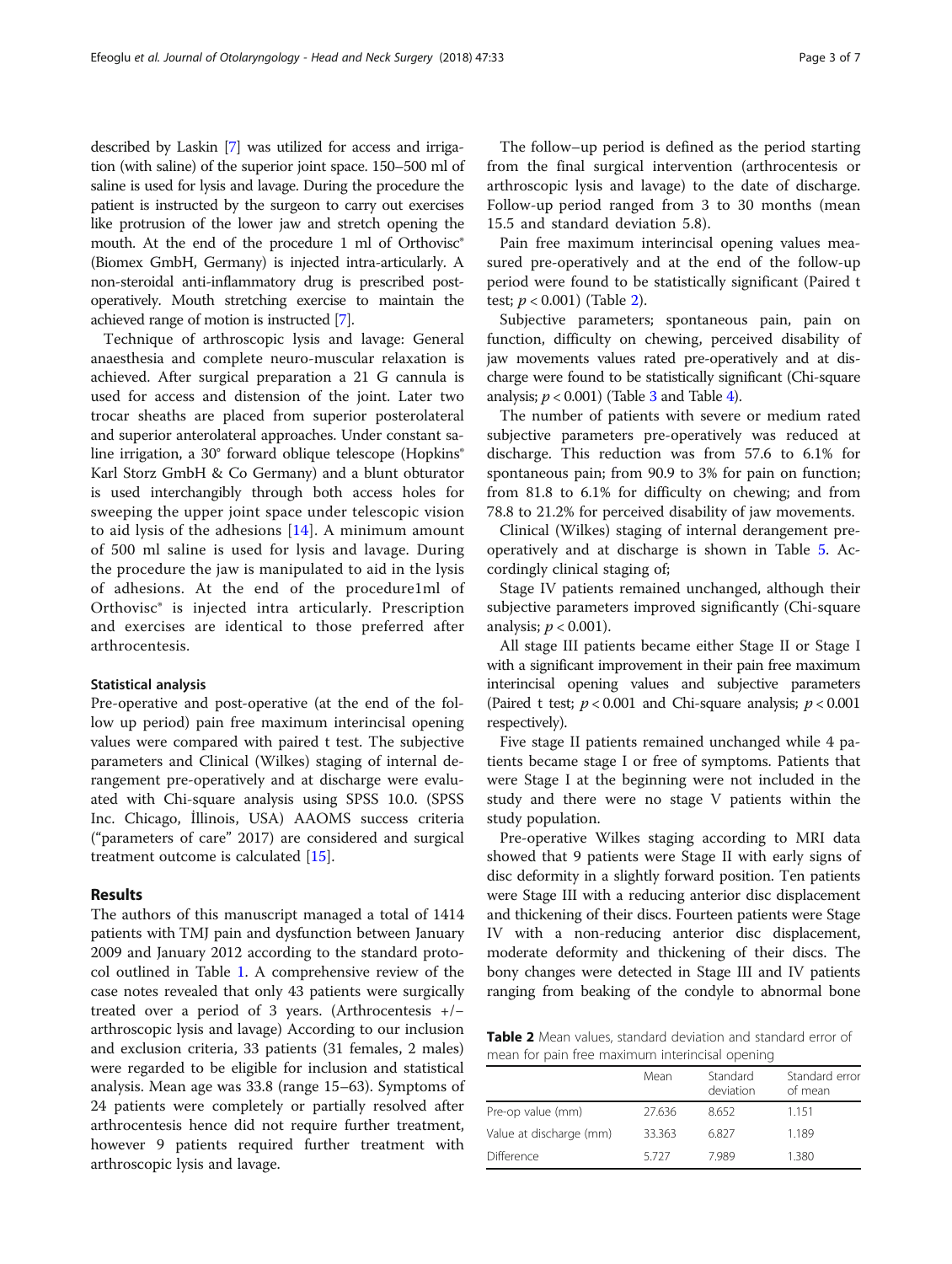<span id="page-3-0"></span>Table 3 Distribution of patients' subjective parameter ratings pre-operatively. (Total  $N = 33$ )

| Subjective parameters None (n) Mild (n)  |   | Medium (n) | Severe (n) |
|------------------------------------------|---|------------|------------|
| Spontaneous pain                         |   | 10         |            |
| Pain on function                         |   | 15         | 15         |
| Difficulty on chewing                    | ╮ | 12         | 15         |
| Perceived disability of<br>jaw movements | h | 12         | 14         |

contours around the articular eminence. Stage I and Stage V joints were not detected.

Arthroscopic examination revealed that 1 Wilkes Stage II patient had anterior disc displacement; 3 Wilkes Stage III patients had mild and localised thin fibrillations of the articular cartilage with antero-medial disc displacement; 5 Wilkes Stage IV patients had extensive, thick fibrillations of the articular cartilage with antero-medial disc displacement and creeping synovitis.

Findings of pre-operative clinical examination, preoperative MRI and arthroscopic lysis and lavage were parallel; thus clinical, MRI and arthroscopic (under direct vision) Wilkes Staging of the 9 patients were identical.

When AAOMS success criteria [\[15](#page-6-0)] are considered, surgical treatment outcome in our group of patients is given in Table 6. The list of AAOMS criteria and the results applied to our study are below,

- A. Masticatory function was improved in all, but 2 patients
- B. Level of pain was of little or no concern for all, but 2 patients as measured by the modified visual analogue scale.
- C. Mastication, deglutition, speech and oral hygiene hence mandibular function improved in all, but 7 of our patients had extended disability.
- D. All of the patients had stable occlusion with no temporary or permanent premature contacts.
- E. Recovery was uneventful and introduction of mouth stretching exercises immediately post-operatively limited period of disability.
- F. No permanently disabling complications were encountered (further morbidity was limited).

Table 4 Distribution of patients' subjective parameter ratings at discharge (Total  $N = 33$ )

| Subjective parameters                    | None (n) | Mild (n) | Medium (n) | Severe (n) |
|------------------------------------------|----------|----------|------------|------------|
| Spontaneous pain                         | 28       |          |            |            |
| Pain on function                         | 27       |          |            |            |
| Difficulty on chewing                    | 26       |          |            |            |
| Perceived disability of<br>jaw movements | -22      | 4        |            |            |

Table 5 Distribution of patients' clinical staging (Wilkes) of internal derangement pre-operatively and at discharge (Total  $N = 33$ )

|              | Stage I | Stage II | Stage III | Stage IV | Stage V |
|--------------|---------|----------|-----------|----------|---------|
| Pre-op.      |         |          |           | 14       |         |
| At discharge |         | 10       |           | 14       |         |

- G. Understanding and acceptance by patient (family) of favourable outcomes, known risks and complications is an imperative component of the informed consent process for surgical management of TMJ patients.
- H. Symptoms and quality of life improved for most of the patients' through out the follow up period.

# **Discussion**

The contemporary evidence based management of ID with or without OA include; no treatment, medical treatment, physical therapy, arthrocentesis and arthroscopic surgery [[15](#page-6-0)–[20\]](#page-6-0). Treatment costs are quite variable from none (no treatment) to several thousand British pounds (arthroscopic surgery under general anaesthesia). One might think that not treating patients would not involve any costs and all the patients would eventually become asymptomatic as shown by Schiffmann et al. [\[16\]](#page-6-0). "No treatment" can actually be more costly, because of the extended distress of the patients, resulting in loss of labour and prolonged use of analgesics. For this reason the authors of this manuscript believe that not offering treatment to symptomatic ID with or without OA cases is unethical because of the psychological burden this would place on the patients. However "no treatment" should definitely be an option to be discussed with the patient during the informed consent process.

Information gathered from clinical and radiological examinations might fail to point towards a best treatment approach; hence deciding on the most appropriate treatment option for ID is difficult. The reliability of panoramic radiography is known to be poor for detecting OA or other soft tissue pathologies of TMJ. However MRI is a reliable tool inorder to detect bone marrow oedema, disc displacement with or without reduction, increased fluid level in the joint and computerised tomography (CT) is reliable for radiological diagnosis of OA [\[21](#page-6-0)].

Table 6 Treatment outcome according to the AAOMS (American Association of Oral and Maxillofacial Surgeons) criteria (2017)

| $C11C11U \L12U111$ |                        |  |  |
|--------------------|------------------------|--|--|
| Treatment outcome  | Number of patients (n) |  |  |
| Excellent          | 14                     |  |  |
| Good               | 17                     |  |  |
| Poor               | 2                      |  |  |
| Success rate       | 94%                    |  |  |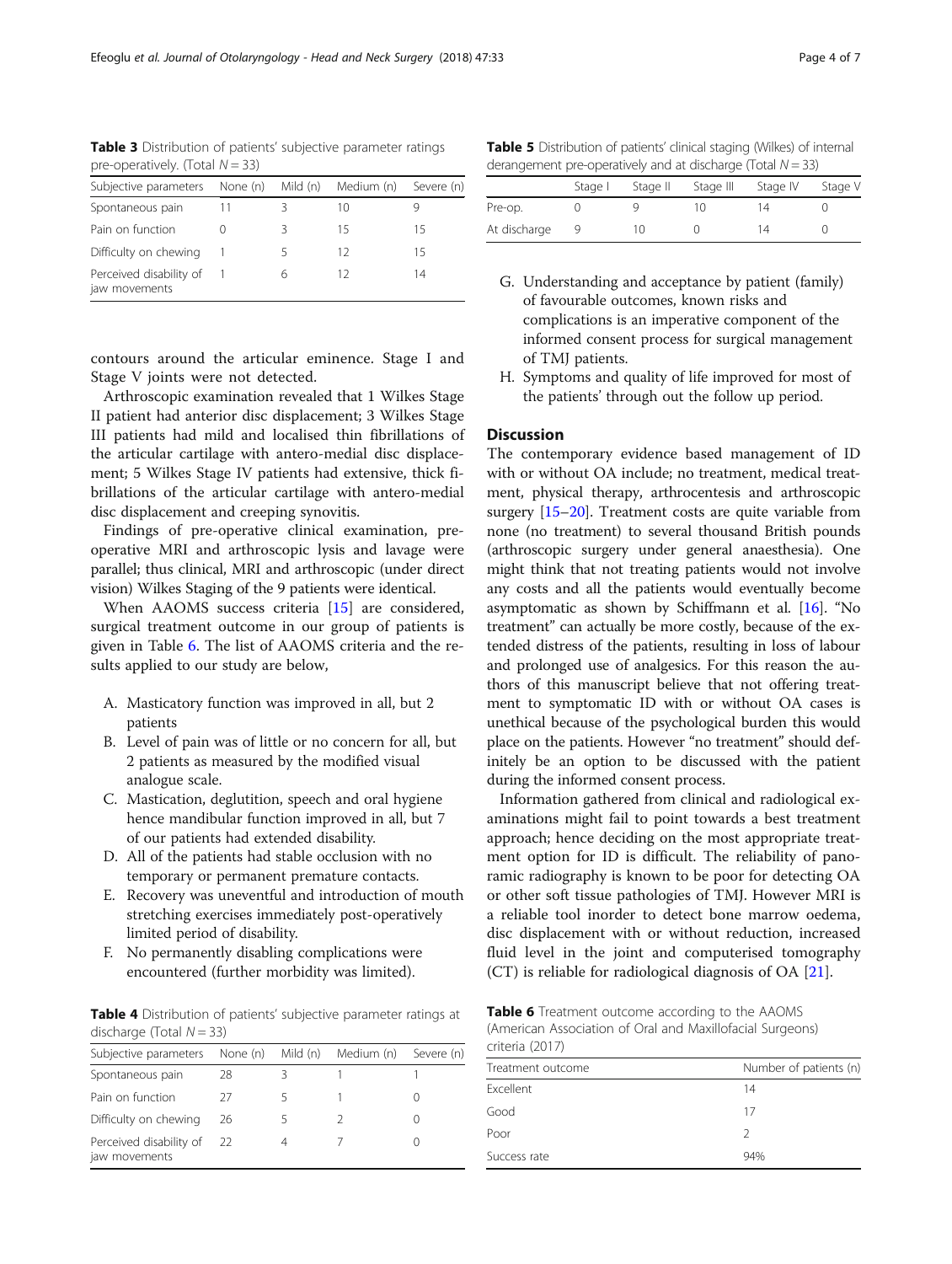CT obviously yields valuable data regarding the osseous structures and Ahmad et al. [\[21\]](#page-6-0) suggests that clinical or research studies of OA should use CT when possible, however we are focused on the symptoms of the patients and a CT scan would not have changed our treatment modality and therefore was not deemed to be necessary before arthrocentesis and/or arthroscopy routinely. Panaromic radiographs taken in the present study served as a screening tool for TMJ pathology. Presence of osteophytic lipping, subarticular radiolucent areas, and presence of remodelling of the condyle in panoramic films are findings leading to the diagnosis of OA, however because of the low sensitivity of panaromic films in detecting OA, one should consider CT or cone-beam computerised tomography (CBCT) for optimal diagnostic evaluation of bony changes of TMJ [\[21](#page-6-0)].

Treating patients arthroscopically while arthrocentesis or conservative treatment would be sufficient will result in a rise of treatment costs and exposure of the patients to unnecessary risks. Therefore we preferred a stepped approach to manage symptomatic ID patients that is also suggested by Schiffman et al. [[17\]](#page-6-0). We acknowledge that assessment of patients with pain from both joints can be confusing and therefore we included only unilateral cases. The fact that this is a retrospective study and therefore a comparison group is missing is a limitation of this study. A prospective, randomised controlled clinical trial aiming to compare the outcomes of various conservative and surgical treatment modalities in patients with internal derangement would be invaluable.

The subjective parameters were rated on a scale of 4 by the patient in the presence of the attending surgeon. We avoided using the VAS scale owing to the literacy status of some of our patients. The 4-point scale that was printed on paper was handed and read to the patient. Later the patient was asked to choose the appropriate number that best quantifies the subjective parameter in question. Mistakes in scoring were thus eliminated.

It is well known that appropriate selection of patients requiring surgical intervention is essential for successful treatment results  $[7, 22]$  $[7, 22]$  $[7, 22]$  $[7, 22]$ . Moses  $[22]$  $[22]$  reported that 10 out of 400 patients with TMJ pain and dysfunction need surgical treatment (2.5%). In our study 1414 patients with TMJ pain and dysfunction attended oral surgery clinic during the study period, and 1371 of these were managed conservatively according to our standard treatment protocol. The remaining 43 patients received arthrocentesis and/or arthroscopy. Therefore 3% of our patients required surgical treatment, which is in accordance with the literature.

The follow-up period for 33 patients showed a normal distribution with a mean of 15.5 months. The details of the case notes revealed that most of the patients failed to attend their review appointments once they were satisfied by the result. All of the patients had access to

the secretaries' phones for booking a slot in the clinic if they thought it was necessary. Hence it could be argued that the duration of our follow-up period is adequate for a realistic and correct assessment of treatment outcomes. However we recognise that this is a limitation of the present study and studies with a prospective design can allow for longer follow-up periods.

The average increase in pain free inter incisal opening was 6 mm giving an average opening of 33 mm at discharge. Although this is lower then the normal values of inter incisal opening that is 35-45 mm and lower then the values achieved by Sorel et al. [\[23\]](#page-6-0), the increase in our group is statistically significant. However clinical significance of the average increase in pain free inter incisal opening is debatable.

Ahmed et al. prospectively assessed the therapeutic benefits of arthroscopy and arthrocentesis in patients with internal derangement of their temporomandibular joints. They found that both treatment modalities improve mouth opening and reduce pain when conservative approaches have failed  $[24]$  $[24]$ . Emes et al. advocate that more invasive procedures should be considered for patients with TMJ pain who do not benefit from arthrocentesis [[17](#page-6-0)]. Our findings are in accordance with these studies.

In their randomized controlled trial of 80 patients with arthralgia of the TMJ, Vos et al. showed that, arthrocentesis as initial treatment reduces pain and functional impairment more rapidly compared to conservative treatment. However, after 26 weeks, both treatment modalities achieved comparable outcomes [[18\]](#page-6-0).

Several studies report that arthroscopic TMJ lysis and lavage with or without anterolateral capsular release reduce arthralgia significantly. In accordance with these studies, our stepped treatment approach allowed a statistically significant improvement in our patients' suffering as evaluated by "the subjective parameters" [\[25](#page-6-0)–[29\]](#page-6-0).

Staging of internal derangement of TMJ does not seem to be related to the severity of subjective parameters and the amount of relief of these symptoms after arthrocentesis and/or arthroscopy in our setting. Regardless of their staging, all patients benefit from arthrocentesis and/or arthroscopy particularly in pain relief. However pain free inter incisal opening of Stage IV patients appear to improve less than Stage II and Stage III patients. Thus it can be possible to speculate that, Stage II and III patients are more likely to have an improved mouth opening than Stage IV patients after treatment. The null hypothesis tested here can not be rejected within the limitations of this study, as subjective parameters and mouth opening of the patients improved at discharge. However randomized, prospective and controlled clinical studies should be performed for more evidence.

AAOMS success criteria [\[22\]](#page-6-0) ("parameters of care" 1995) offered limited amount of data for comparison across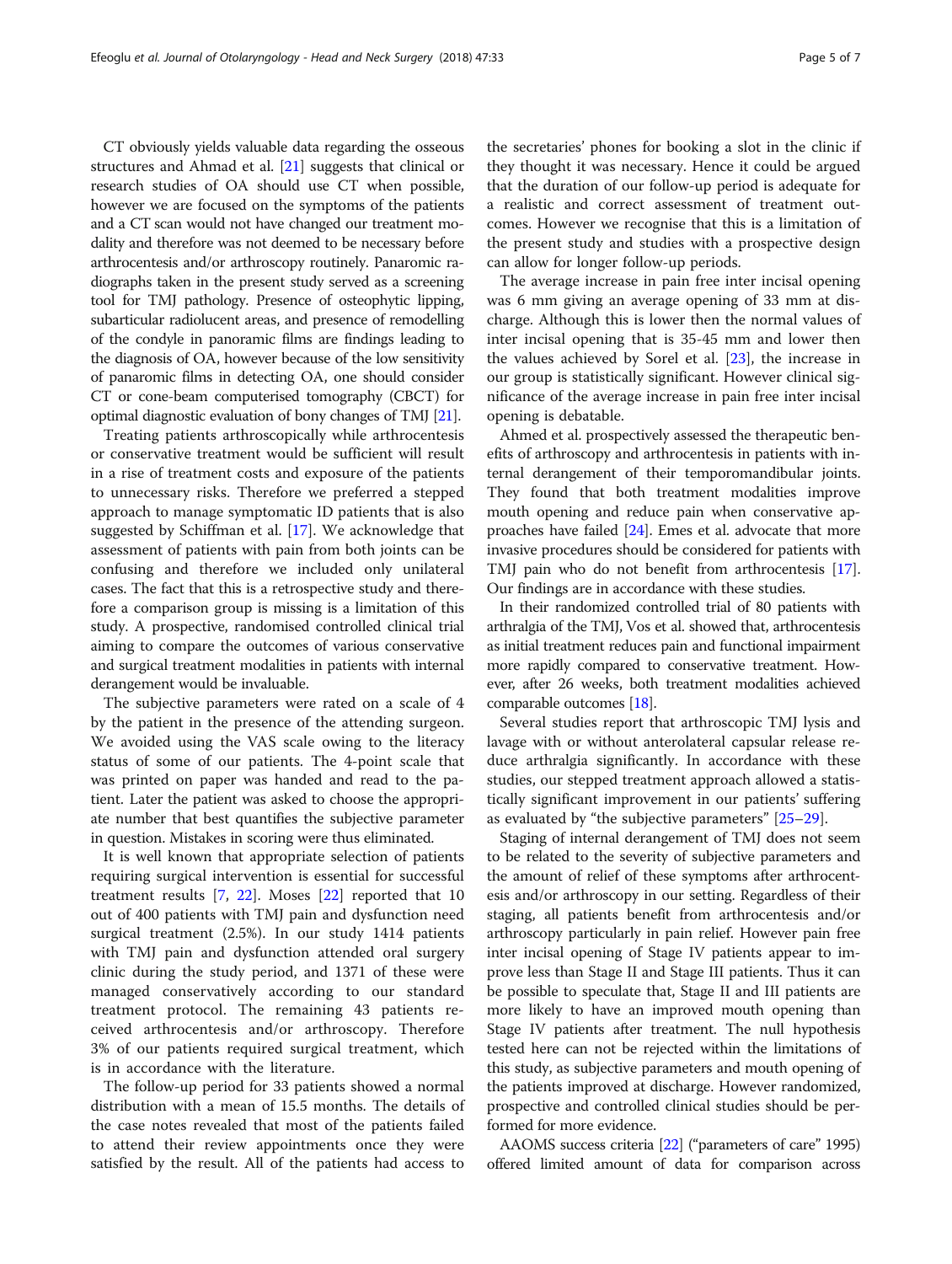<span id="page-5-0"></span>studies. Therefore, in this study a revised version of AAOMS "parameters of care" that listed the "General Favorable Therapeutic Outcomes For Temporomandibular Joint Surgery" including arthrocentesis and arthroscopy was preferred [\[15\]](#page-6-0) (Table [6\)](#page-3-0).

Ideally VAS rating and where possible quantitative measuring of the above mentioned "General Favorable Therapeutic Outcomes" would enable comparison across groups and/or different studies. Similarly the "subjective parameters" rated on a scale of 4 in our study, allow temporal monitorization of the outcomes listed in the AAOMS publication [\[15](#page-6-0)].

Ahmed et al. reported that 2 patients out of 244 TMJ patients that were treated with arthroscopy or arthrocentesis had temporary weakness of the temporal branch of the facial nerve [\[24](#page-6-0)]. In our group no permanently disabling complications were encountered. However one of our patients experienced an inferior alveolar nerve block during arthrocentesis that completely resolved in an hour. This inadvertent local anaesthesia was thought to be due to a needle puncture on the medial wall of the joint capsule, and the local anaesthetic administered in the joint, must have infiltrated to the infra-temporal fossa. It is well known that mandibular nerve lies close to the joint and it is possible that the local anaesthesia was achieved through this mechanism. We are not aware of any similar reported complications during arthrocentesis. On the other hand brutal manipulation of the thoracars during TMJ arthroscopy may lead to temporary weakness of the Vth and VIIth cranial nerves [[30](#page-6-0)]. Accordingly one of our arthroscopy patients had temporary weakness of her eyelid with complete recovery at the end of 3 weeks. She was treated conservatively with eye lubricants during this period. Other reported complications of this procedure that were not seen in our group include perforation of the external auditory meatus and extradural haematoma [[24\]](#page-6-0).

# Conclusion

The stepped approach for the management of symptomatic internal derangement with or without osteoarthritis is a predictable treatment strategy to reduce the suffering of our patients, hence improve the quality of their lives. However, it is imperative for the patients to understand the involved procedures and their outcomes, for developing realistic expectations and improving patient co-operation.

#### Acknowledgements

The authors of this manuscript would like to thank to Dr. Hayal Boyacıoğlu for statistical analyses and our scrub nurse Pervin Kaynar for her assistance in the theatre.

#### Funding

All treatment costs were covered by national health insurance that had no role in collection, analysis, and interpretation of data and in writing the manuscript.

#### Availability of data and materials

The datasets generated and/or analysed during the current study are not publicly available due to the relevant law regarding the protection of private and personal information, but are available from the corresponding author's institute on reasonable request.

#### Authors' contributions

Made substantial contributions to conception and design, or acquisition of data, or analysis and interpretation of data; (EC, SC). Been involved in drafting the manuscript or revising it critically for important intellectual content; (EC, SC, KH, YE). Given final approval of the version to be published. Each author should have participated sufficiently in the work to take public responsibility for appropriate portions of the content; and (EC, SC, KH, YE). Agreed to be accountable for all aspects of the work in ensuring that questions related to the accuracy or integrity of any part of the work are appropriately investigated and resolved (EC).

## Ethics approval and consent to participate

The local ethics committee (Ethical Committee for Clinical Investigations, Ege University; Ref number: 70198063–050.06.04) approved this retrospective study and the treatments were carried out after obtaining verbal and written informed consents from the patients.

#### Competing interests

The authors declare that they have no competing interests.

#### Publisher's Note

Springer Nature remains neutral with regard to jurisdictional claims in published maps and institutional affiliations.

#### Author details

<sup>1</sup>Oral Surgery Department, Ege University School of Dentistry, 35100 Izmir, Turkey. <sup>2</sup> Anesthesiology Department, Ege University School of Medicine 35100 Izmir, Turkey.

## Received: 17 November 2017 Accepted: 7 May 2018 Published online: 15 May 2018

#### References

- 1. Bont LD, Stegenga B. Pathology of temporomandibular joint internal derangement and osteoarthrosis. Int J Oral Maxillofac Surg. 1993;22:71–4.
- 2. Larheim TA, Westesson P-L, Sano T. Temporomandibular joint disk displacement: comparison in asymptomatic volunteers and patients. Radiology. 2001;218:428–32.
- 3. Wilkes CH. Surgical treatment of internal derangements of temporomandibular joint. A long term study. Arch Otolarngol Head Neck Surg. 1991;117:64–72.
- 4. Hall HD, Navarro EZ, Gibbs SJ. One-and three-year prospective outcome study of modified condylotomy for treatment of reducing disk displacement. J Oral Maxillofac Surg. 2000;58:7–17.
- 5. Werther JR, Hall HD, Gibbs SJ. Type of disc displacement and change in disc position after modified condylotomy in 80 symptomatic T-M joints. Oral Surg Oral Med Oral Pathol. 1995;79:668–79.
- 6. Presman B, Shellock F, Schames J. MR imaging of temporomandibular joint abnormalities associated with cervical hyperextension/hyperflexion (whiplash) injuries. J Magn Reson Imaging. 1992;2:569–74.
- 7. Laskin DM. Arthrocentesis for the treatment of internal derangements of the temporomandibular joint. Alpha Omegan. 2009;102:46–50.
- 8. Yıldız A, Esen E. Complications of the temporomandibular joint arthroscopy. Turkiye Klinikleri J Dental Sci. 2007;13:55–62.
- 9. Kisnisci RŞ, Tüz HH, Önder E. Clinical outcomes of temporomandibular joint disc surgery. Turkiye Klinikleri J Dental Sci. 2001;7:105–10.
- 10. Fridrich KL, Wise JM, Zeitler DL. Prospective comparison of atrhroscopy and arthrocentesis for temporomandibular joint disorders. J Oral Maxillofac Surg. 1996;54:816–20.
- 11. Goudot P, Jaquinet AR, Hugonnet S, Haefliger W, Richter M. Improvement of pain and function after arthroscopy and arthrocentesis of the temporomandibular joint: a comparative study. J Craniomaxillofac Surg. 2000;28:39–43.
- 12. Murakami K, Segami N, Okamoto M, Yamamura I, Takahashi K, Tsuboi Y. Outcome of arthroscopic surgery for internal derangements of the temporomandibular joint: long term results covering 10 years. J Craniomaxillofac Surg. 2000;28:264–71.